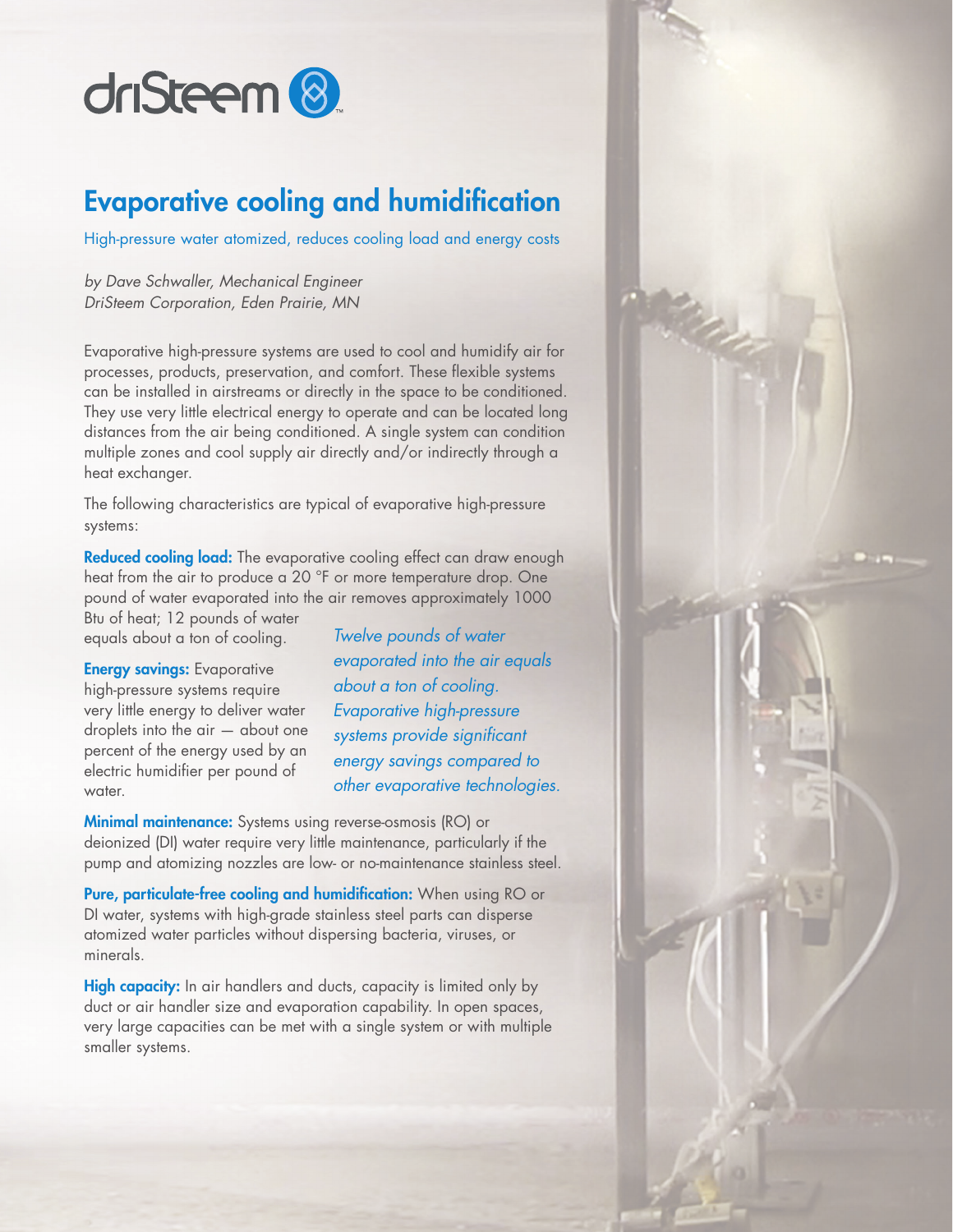# Evaporative cooling and humidification psychrometrics

Table 2-1 presents how an evaporative high-pressure system can be configured for regional outside conditions and reconfigured for seasonal changes. Operating conditions for each scenario are charted in Figure [3](#page-2-0)-1.

<span id="page-1-0"></span>

| Table 2-1: Seasonal/regional scenarios and evaporative high-pressure system design factors |                                  |                                           |                                    |                          |                       |                                                 |                                       |                                          |                                    |
|--------------------------------------------------------------------------------------------|----------------------------------|-------------------------------------------|------------------------------------|--------------------------|-----------------------|-------------------------------------------------|---------------------------------------|------------------------------------------|------------------------------------|
| <b>Scenario</b>                                                                            | Outside air operating conditions |                                           |                                    |                          | <b>Design factors</b> |                                                 |                                       |                                          |                                    |
|                                                                                            | Wet<br>bulb<br>$(^{\circ}F)$     | Dry<br>bulb <sup>*</sup><br>$(^{\circ}F)$ | Dew<br>point<br>$'$ ( $\degree$ F) | RH%                      | Outside air %         | Evaporative<br>high-pressure system<br>status** | Supply air<br>dry bulb<br>$(\circ$ F) | Supply air<br>dew point<br>$(^{\circ}F)$ | Room<br>dew point<br>$(^{\circ}F)$ |
| $\overline{\mathsf{A}}$                                                                    | < 53                             |                                           | < 42                               | $\overline{\phantom{0}}$ | Minimal to 100        | Staging /<br>Modulating                         | 64                                    | 42                                       |                                    |
| B                                                                                          | > 53                             |                                           | < 42                               | $\equiv$                 | Minimal to 100        | Staging /<br>Modulating                         | 64 to 81                              | 42                                       |                                    |
| $\mathsf{C}$                                                                               | $\overline{\phantom{0}}$         | > 64<br>< 81                              | > 42<br>< 60                       | < 60                     | 100                   | Bypassed                                        | 64 to 81                              | 42                                       |                                    |
| D                                                                                          | < 66                             | > 81                                      | > 42                               |                          | Minimal to 100        | Staging /<br>Modulating                         | 81                                    | 42 to 59                                 |                                    |
| E                                                                                          | >66<br>< 76                      | > 81                                      | > 42                               | $\overline{\phantom{0}}$ | Minimal to 100        | Staging /<br>Modulating                         | 81                                    | 42 to 59                                 |                                    |
| F                                                                                          | < 76                             | < 81                                      | > 59                               | $\overline{\phantom{0}}$ | Minimal to 100        | Bypassed                                        | 60 to 81                              | 59                                       | > 59                               |
| G                                                                                          | $\overline{\phantom{0}}$         | < 64                                      | > 42<br>< 59                       | $\overline{\phantom{0}}$ | Minimal to 100        | Bypassed                                        | $\geq 64$                             | 42 to 59                                 | 42 to 59                           |
| H                                                                                          | $\overline{\phantom{0}}$         | > 64                                      | < 59                               | >60                      |                       |                                                 |                                       |                                          |                                    |
|                                                                                            |                                  |                                           |                                    |                          |                       |                                                 |                                       |                                          |                                    |

\* Dry bulb temperature includes heat gain from the supply fan.

When evaporative cooling cannot meet the cooling requirement, supplemental cooling is required.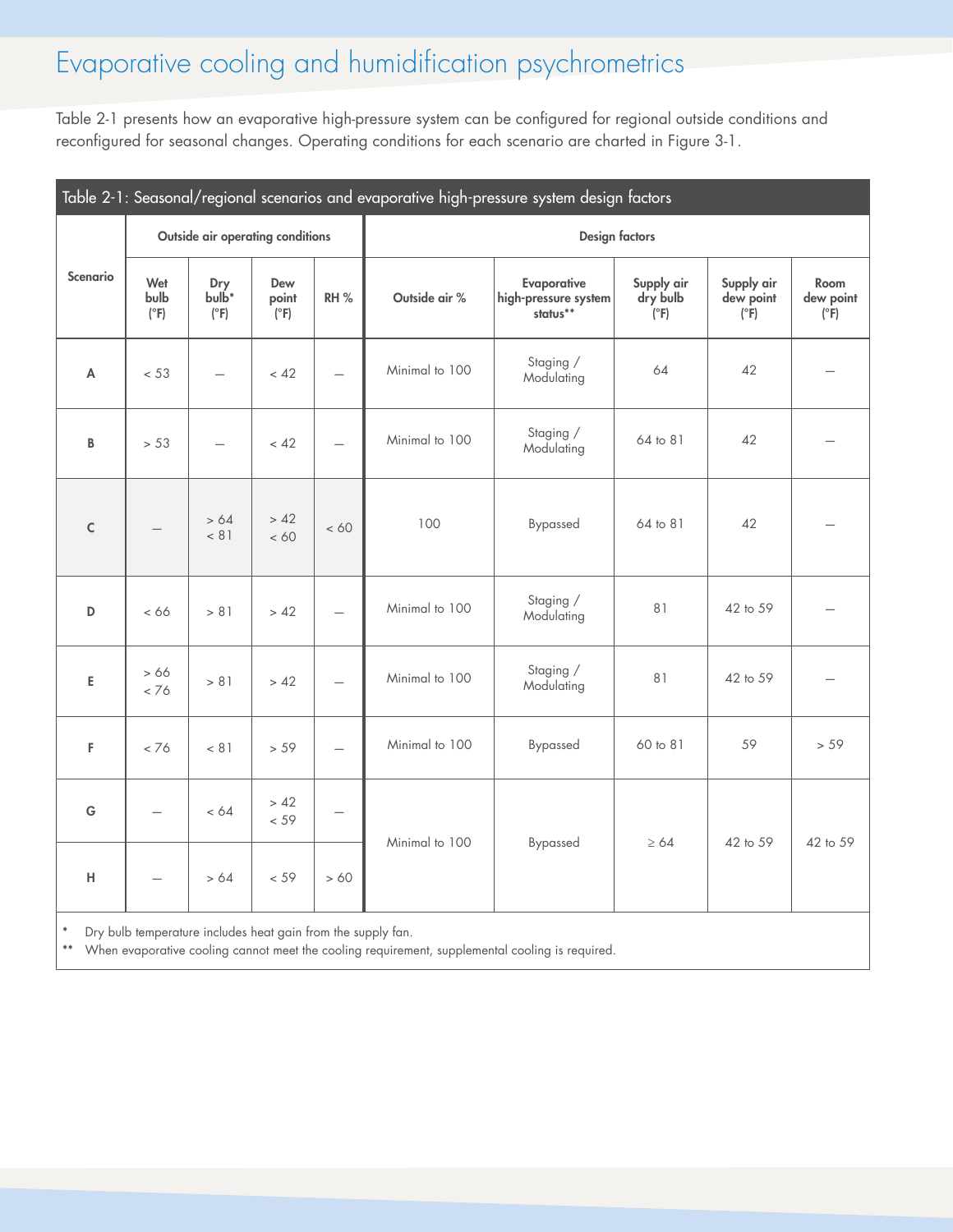# <span id="page-2-0"></span>Evaporative cooling and humidification psychrometrics